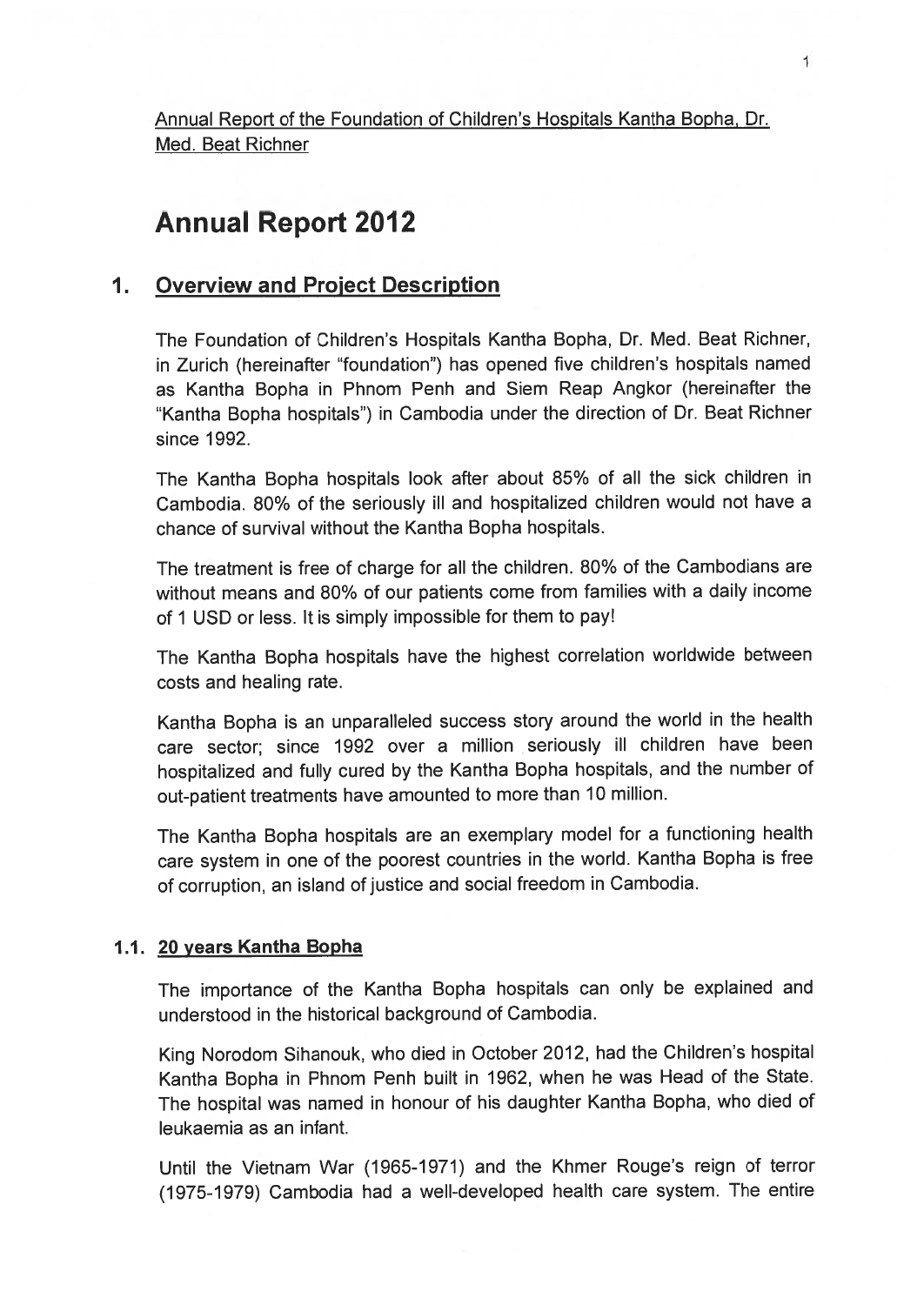infrastructure in Cambodia was completely destroyed by the war and the subsequent civil war and about 1 .7 million Cambodians — about <sup>a</sup> quarter of the country's population — were murdered.

During the final negotiations on the Paris Peace Agreement in Paris in September 1991 the well-known Zurich paediatrician Dr. Beat Richner was asked to redevelop Kantha Bopha, <sup>a</sup> <sup>p</sup>lace where he had worked in 1974/75 until the invasion of the Khmer Rouge in Phnom Penh. The newly restored Kantha Bopha was inaugurated early on <sup>22</sup> September <sup>1992</sup> with the participation of King Norodom Sihanouk and Ysushi Akashi (Japan), Chairman of the United Nations Transitional Authority in Cambodia (UNTAC).

The hospital has become <sup>a</sup> successful project. The hospital was soon overburdened. On <sup>a</sup> daily basis the hospital faced more than <sup>20</sup> gravely ill children who could only be treated in intensive care unit, due to limited capacity many were rejected care. At that time, all our employees were staff of the Ministry of Health. Due to the masses of patients, more doctors had to be requested. The Ministry was limited to supplying inadequately trained personne<sup>l</sup> for our needs. As <sup>a</sup> consequence, Dr. Beat Richner began hiring young Cambodian doctors, who completed their traineeship at Kantha Bopha and who demonstrated grea<sup>t</sup> intelligence and motivation. Today these Cambodian doctors all hold senior managemen<sup>t</sup> positions.

In September <sup>1995</sup> King Norodom Sihanouk confirmed that all medical personne<sup>l</sup> should be selected by the foundation and had to adhere to <sup>a</sup> set of capabilities. Furthermore, he personally allotted <sup>a</sup> <sup>p</sup>lot of land at the roya<sup>l</sup> palace. That is where the foundation built Kantha Bopha II, which was inaugurated on <sup>12</sup> October <sup>1996</sup> by King Norodom Sihanouk and the president of the Confederation at the time, J.P. Delamuraz.

In May <sup>1999</sup> King Norodom Sihanouk inaugurated the third hospital Jayavarman VII (Kantha Bopha III) in Siem Reap Angkor in the presence of the Prime Minister Hun Sen. Since then the hospital has been expanded five times and now has an X-ray department, <sup>a</sup> laboratory, <sup>a</sup> hospital <sup>p</sup>harmacy, operating theatres and four wards. The maternity hospital was opene<sup>d</sup> on <sup>9</sup> October 2001.

Kantha Bopha IV (Phnom Penh) was inaugurated in December <sup>2005</sup> and started to operate in January 2006.

In December <sup>2007</sup> Kantha Bopha <sup>V</sup> in Phnom Penh was inaugurated, after <sup>a</sup> construction period of only <sup>12</sup> months. It has <sup>a</sup> ward (300 beds), <sup>a</sup> vaccination clinic, <sup>a</sup> laboratory and an X-ray department.

The hospitals in Siem Reap and Phnom Penh have state-of-the-art equipment and MRI and CT scanners.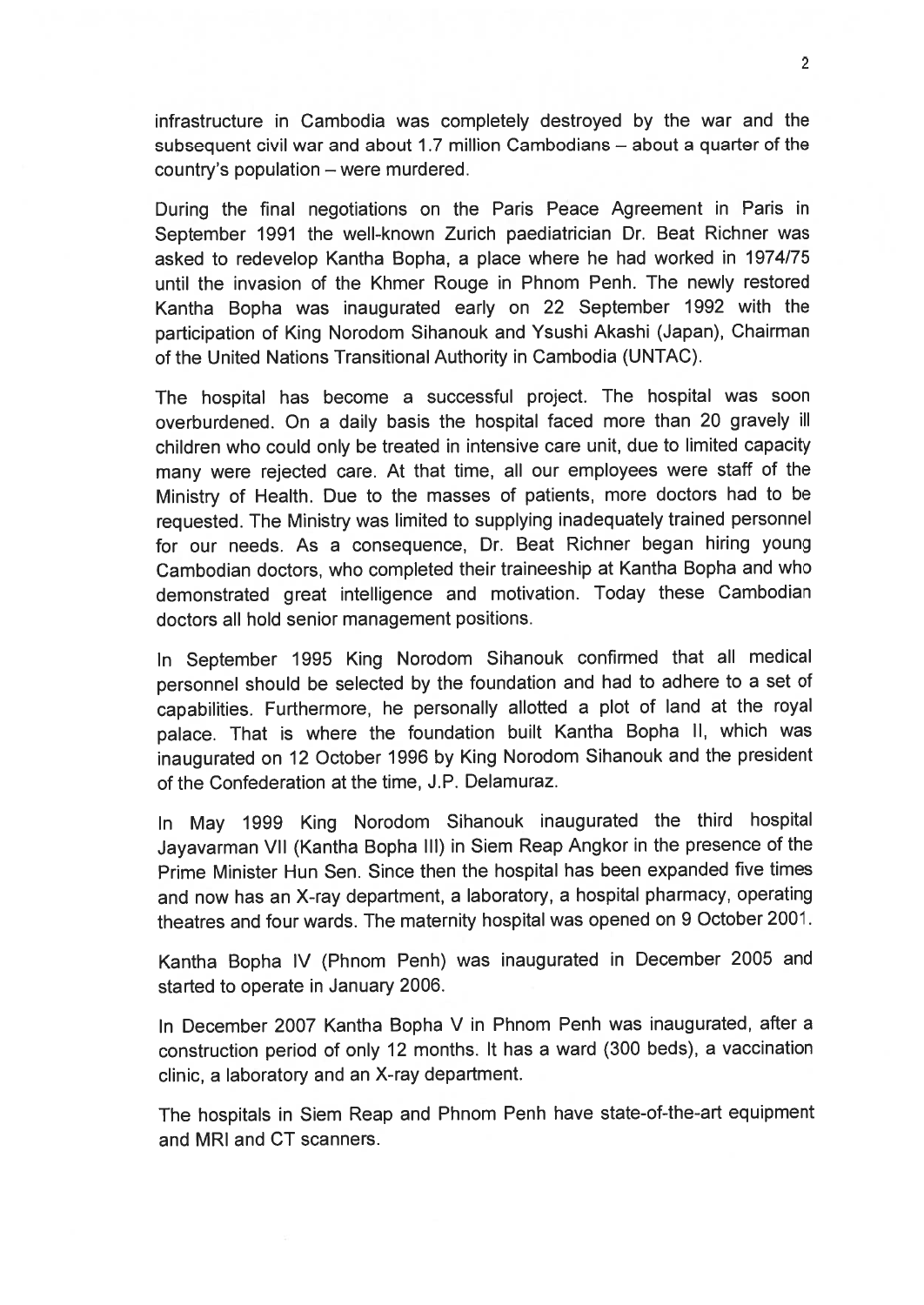#### 1.2. Health Care Services

The main task of the Kantha Bopha hospitals is to treat thousands of severely ill children suffering from infectious diseases (tuberculosis, dengue fever, encephalitis, meningitis, etc.)

In 2012 alone, the number of severely ill children who had to be hospitalized amounted to 150,136 (25% more than in 2011) and the number of outpatient treatments to 776,625 (2011: approximately 800,000). More than 100,000 pregnancy consultations and over 40,000 tuberculosis controls are not included in these numbers. Out of the 150,136 hospitalised children 21,043 suffered from evident tuberculosis (spread endemically in Cambodia) and 28,151 suffered from serious haemorrhagic dengue fever (worst epidemic ever in 2012; worst epidemic worldwide in proportion to Cambodia's population). The children, who would have no chance of survival without hospitalisation, are fully cured after their release from the hospital. So, for example, we have never seen <sup>a</sup> recurrence of the infection of tuberculosis or dengue fever in the last 20 years.

In the year <sup>2012</sup> 15,764 (2011: 14,683) surgical operations were performed. Furthermore, 16,974 (2011: 16,512) children were born in the maternity hospital in Siem Reap Angkor, whereby 8.2% were Caesarean sections. Please find further details in the enclosed table "Global Admission" (enclosure 1).

In the months of July and August <sup>2012</sup> the situation in the Kantha Bopha hospitals resembled <sup>a</sup> war hospital. Often more than <sup>20</sup> children were brought to the hospital per day in <sup>a</sup> state of shock. What is more, for the first time, an epidemic of the Enterovirous 71(EV7I) was also treated, an infection which occurs only occasionally in Cambodia. Daily, <sup>150</sup> children had to be hospitalised in the intensive care unit or else they would not have survived the day on which they were hospitalised. At least 80% of the hospitalised children would not have survived altogether without hospitalisation. In figures: 120,000 children would have died in 2012!

The mortality rate in <sup>2012</sup> was only 0.35%. 20% of the children which die in the intensive care units are heart cases. This is why interventional cardiac catheter and open-heart surgery were introduced in the Kantha Bopha hospitals. In <sup>2012</sup> ten missions were carried out by the French cardiac response team of Prof. Dr. Gérard Babatasi (Chaîne de l'Espoir) and Prof. Dr. Oliver Kretschmar, Head of Cardiology at the Children's Hospital Zurich, who successfully carried out three missions of interventional cardiac catheter. Since then, <sup>a</sup> Cambodian team has been performing PDA (patent ductus arteriosus) interventions with <sup>a</sup> large degree of independence. In this context an article was published in the renowned journal "The Lancet" dated <sup>31</sup> March <sup>2012</sup> entitled "Interventional and cardiac surgery in Cambodia" by Beat Richner, Chour Sok, Oliver Kretschmar, René Prêtre, Gérard Babatasi and Antoine Lafont (enclosure 2). There is also a close co-operation with the "Institut Pasteur" in Cambodia (enclosure 3).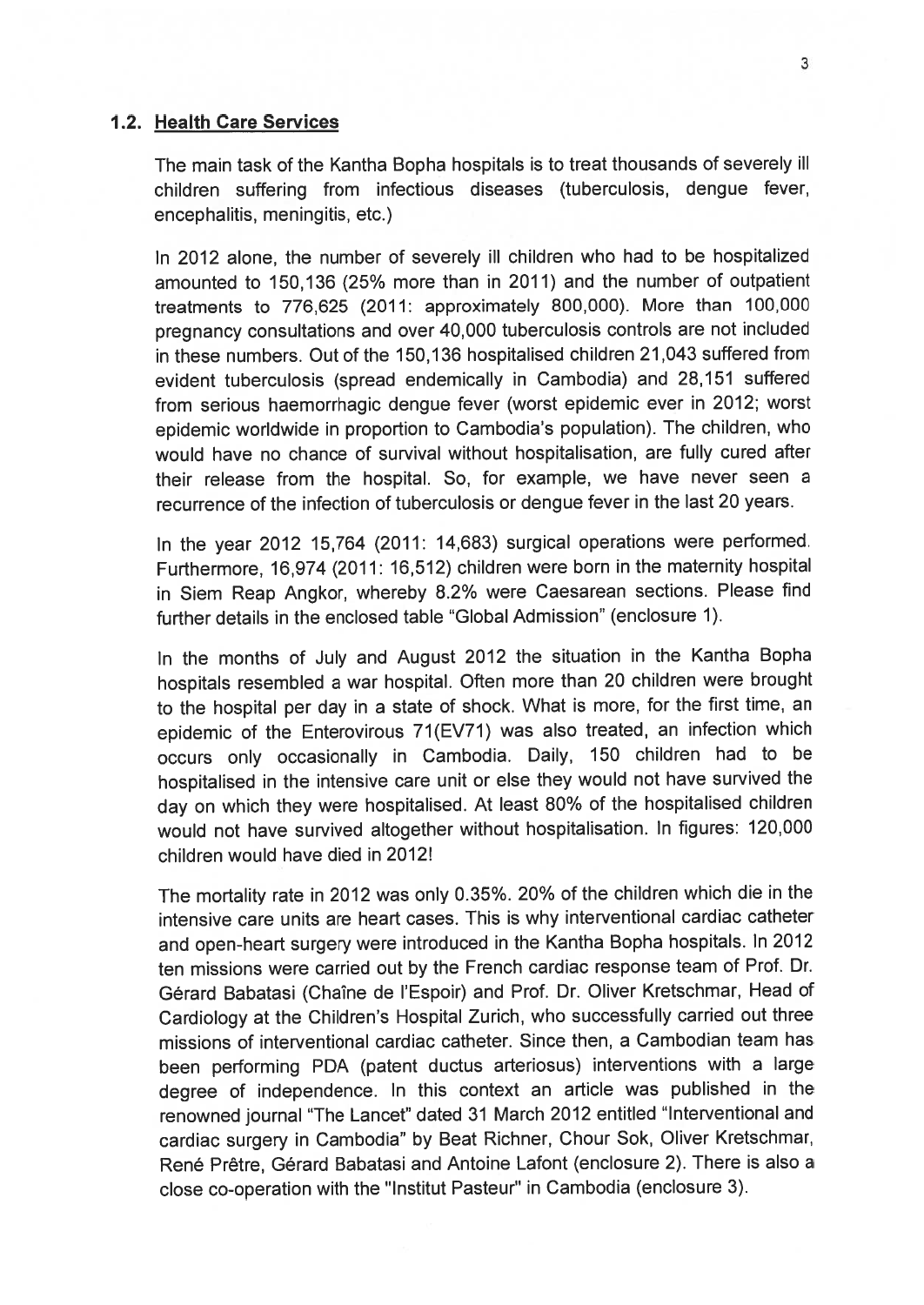The Cambodian teams are now able to successfully carry out heart surgery independently and without any external supervision and help (including diagnosis, anaesthesia, and operation of the heart-lung machine). For more complex cases and on-going training specialists from Zurich and France and as of this repor<sup>t</sup> and for the next five years additional training and suppor<sup>t</sup> is available from Baltimore Maryland USA with John Hopkins University.

#### 1.3. Health care professionals

At the end of 2012, the foundation employed <sup>a</sup> total of about 2,500 local employees in the five hospitals in Phnom Penh and Siem Reap Angkor. In addition to Dr. Beat Richner, Head of the Kantha Bopha hospitals, the only other foreign employee working for the foundation in Cambodia is Dr. Denis Laurent (Head of Laboratory and dual citizen of France and Cambodia).

The Kantha Bopha hospitals work sustainably and with the very high quality collaboration of about 2,500 Cambodians. The medical education and training of the younger colleagues work in <sup>a</sup> sustainable way. All the head doctors are age<sup>d</sup> between <sup>40</sup> and <sup>46</sup> and train their younger colleagues in <sup>a</sup> most professional way.

## 1.4. The Kantha Bopha hospitals have the status of <sup>a</sup> Cambodian University hospital

The Kantha Bopha hospitals are public hospitals and have the status of <sup>a</sup> Cambodian University hospital. <sup>80</sup> <sup>p</sup>hysicians (so called interns) constantly work and learn for six months at <sup>a</sup> time in the fields of paediatrics, surgery and obstetrics in the framework required by medical specialists training. Twelve doctors in Kantha Bopha are regular professors and <sup>21</sup> are lecturers at the Medical Faculty Phnom Penh.

#### 1.5. Further training and know-how transfer

The Kantha Bopha hospitals <sup>p</sup>lay <sup>a</sup> prominent role in the training of healthcare professionals in Cambodia. The Kantha Bopha hospitals supervise <sup>80</sup> trainees (medical studies) of the faculty and further <sup>80</sup> trainees (nurse studies) of the nursing care education. The foundation bears the costs of the training.

To augmen<sup>t</sup> the training and the further education of the Cambodian personne<sup>l</sup> there is <sup>a</sup> constant know-how transfer with specialists from the Children's Hospital Zurich and the Chaîne de l'Espoir.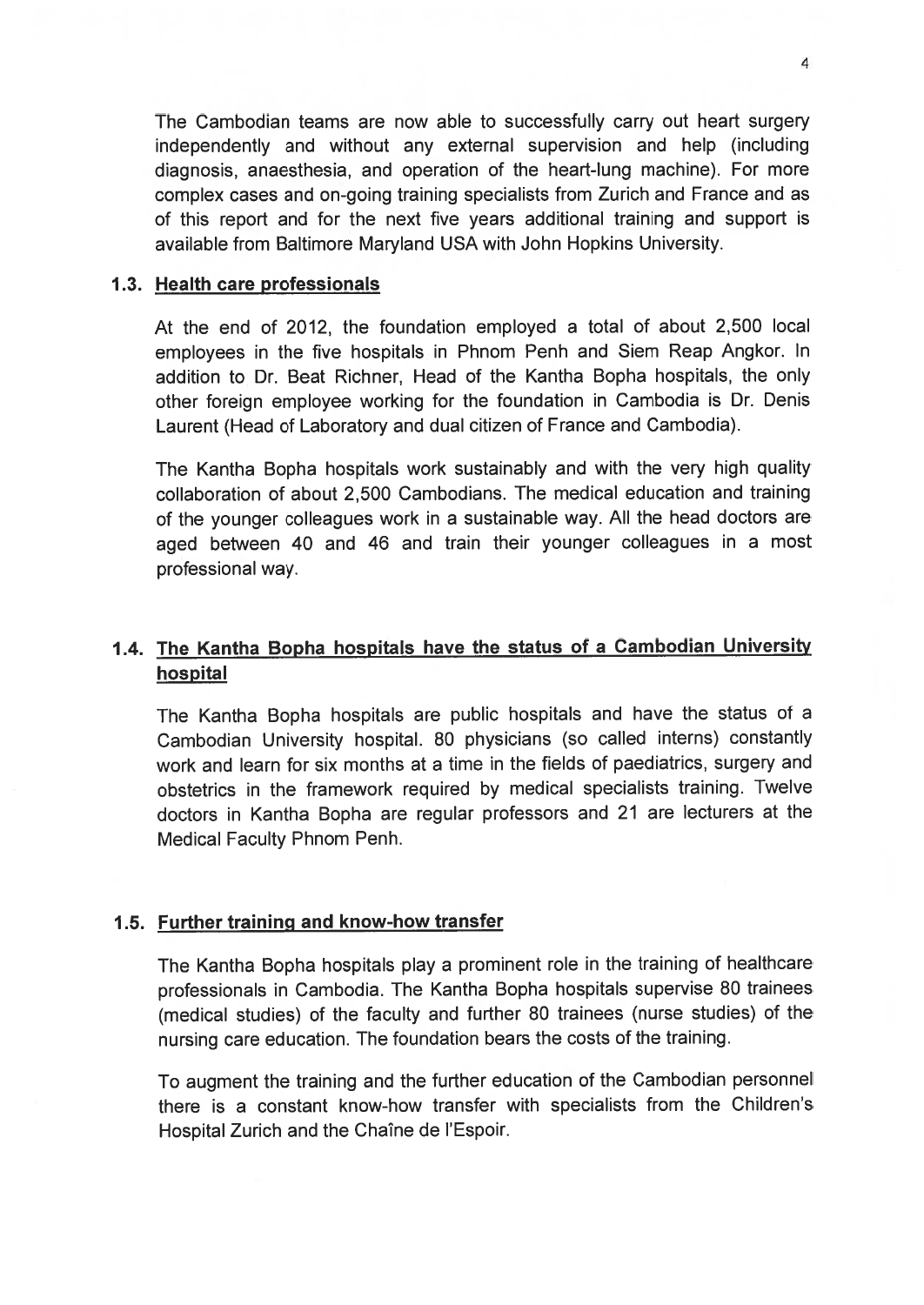Since 2007 about 14 professors and lecturers of the Children's Hospital Zurich have trained Cambodian doctors to specialise in paediatrics in two courses of continuing education.

At the end of May 2012 the final evaluation of the second course took place, which has lasted three years enjoying the suppor<sup>t</sup> of 20 lecturers of the Children's Hospital Zurich under Professor Sennhauser, director of the University Paediatric Clinic Zurich and member of the foundation board, the medical faculty in Phnom Penh, and Dr. Peter Studer, Vice-president of the foundation. 30 doctors of the Jayavarman VII (Kantha Bopha Ill) hospital successfully passed the exams. At the end of 2012 the third course for 2013/15 was undertaken and programmed together with the Health Ministry and the medical faculty in Phnom Penh. The fist mission by Professor Seger, Zurich, immunology, already took place in February 2013.

<sup>A</sup> long-term cooperation between the John Hopkins Institute in Baltimore (USA) with the Kantha Bopha hospitals in the fields of cardiology and cardiosurgery from April 2013 has been confirmed.

### 2. Foundation board and Management

During the two meetings of <sup>23</sup> January <sup>2012</sup> and <sup>10</sup> May <sup>2012</sup> the foundation board focussed on the statutory business. With regar<sup>d</sup> to rejuvenating the foundation board, Dr. iur. René Schwarzenbach, lawyer in Zurich, and Prof. Dr. Med Felix Sennhauser, director of the University Paediatric Clinic Zurich, were newly elected to the foundation board. The former president, Dr. Med. Alfred Löhrer, retired as president of the foundation board in May 2013 (he will though remain member of the foundation board) and was appointed Honorary President in appreciation for his esteemed service over decades. Dr. iur. René Schwarzenbach has been the new president since 7 May 2013.

The Compensatory and Audit Committee met on <sup>12</sup> March 2012, presided over by Dr. iur. Florian von Meiss. He reviewed the compensation of the managing staff as well as the expenditures relating to bookkeeping, donations and public relations work.

The Foundation Board wishes to thank Intercontrol AG for its transparent and precise bookkeeping and the excellent monthly reports on current financial status. We are also very grateful for the competent care of the business in connection with legacies, bequests and all the correspondence with donors.

PricewaterhouseCoopers AG (PwC) was once more used for auditing and controlling in 2012. Their tips and suggestions for the internal controlling system are of grea<sup>t</sup> value to us.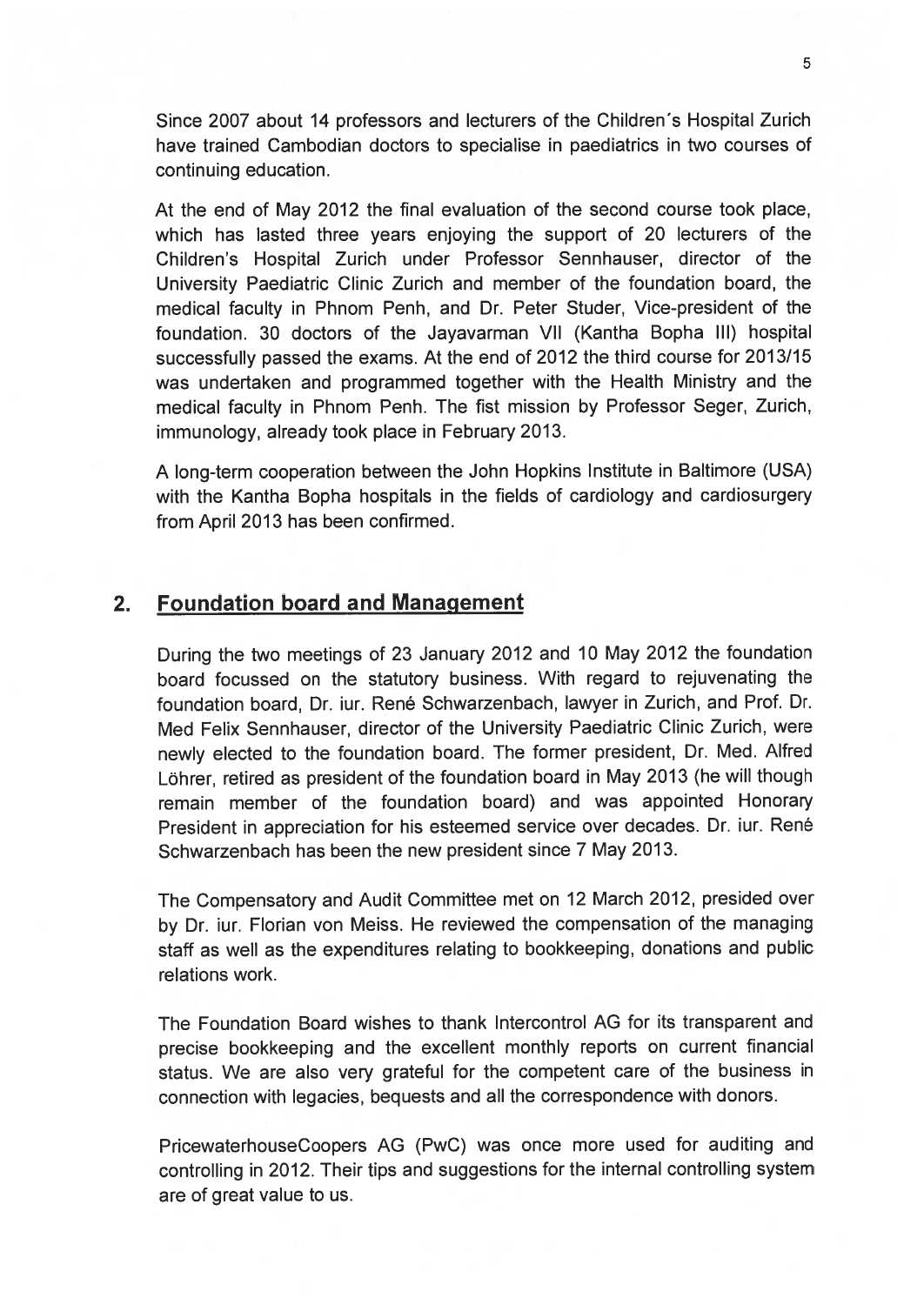In December 2012 <sup>a</sup> delegation of the foundation (president, vice-president and Dr. iur. René Schwarzenbach) went to Bern to inform the SDC.

## 3. Financial Concerns — Donations — Public Relations

### 3.1. Annual Financial Statement

The Annual Financial Statement for 2012, approved by the Foundation Board on <sup>7</sup> May 2013, closed with assets of CHF 28,669,404.84 and <sup>a</sup> surplus of CHF 1,844,763.69.

The organisation capital (equity) therefore reduced by CHF 1.8 million to CHF 26.5 million. These resources are very limited and only provide for <sup>a</sup> finance period of an estimated 8 months period of hospital operation.

As in previous years, the Annual Financial Statement was administered according to the SWISS GAAP FER <sup>21</sup> standards. The audit by PwC of <sup>7</sup> May 2013, respectively of <sup>18</sup> June <sup>2013</sup> contains no limitations or restrictions that the foundation board recommend the approval of the Annual Financial Statement.

Our accounting contains two matters of particular concern:

- Due to the unstable political situation, the lack of legal security and for genera<sup>l</sup> administrative caution, the investments are debited directly from the expenditures.
- Under Cambodian law, the purchase of real estate by <sup>a</sup> Swiss Foundation is not permitted, three <sup>p</sup>lots of land are held in trust by Dr. Denis Laurent, member of hospital managemen<sup>t</sup> and French-Cambodian dual national. There is written evidence of the corresponding trust relationship.

After the record year <sup>2011</sup> (best results in <sup>20</sup> years) with <sup>a</sup> surplus of around CHF 9.6 million, there is <sup>a</sup> surplus in expenditure of CHF 1.8 million in 2012. The striking decrease in earnings of CHF 11.4 million is due to the following factors:

 The donations decreased from CHF 44.6 million in 2011 to CHF 37.3 million in 2012 (CHF 35.2 million in 2010).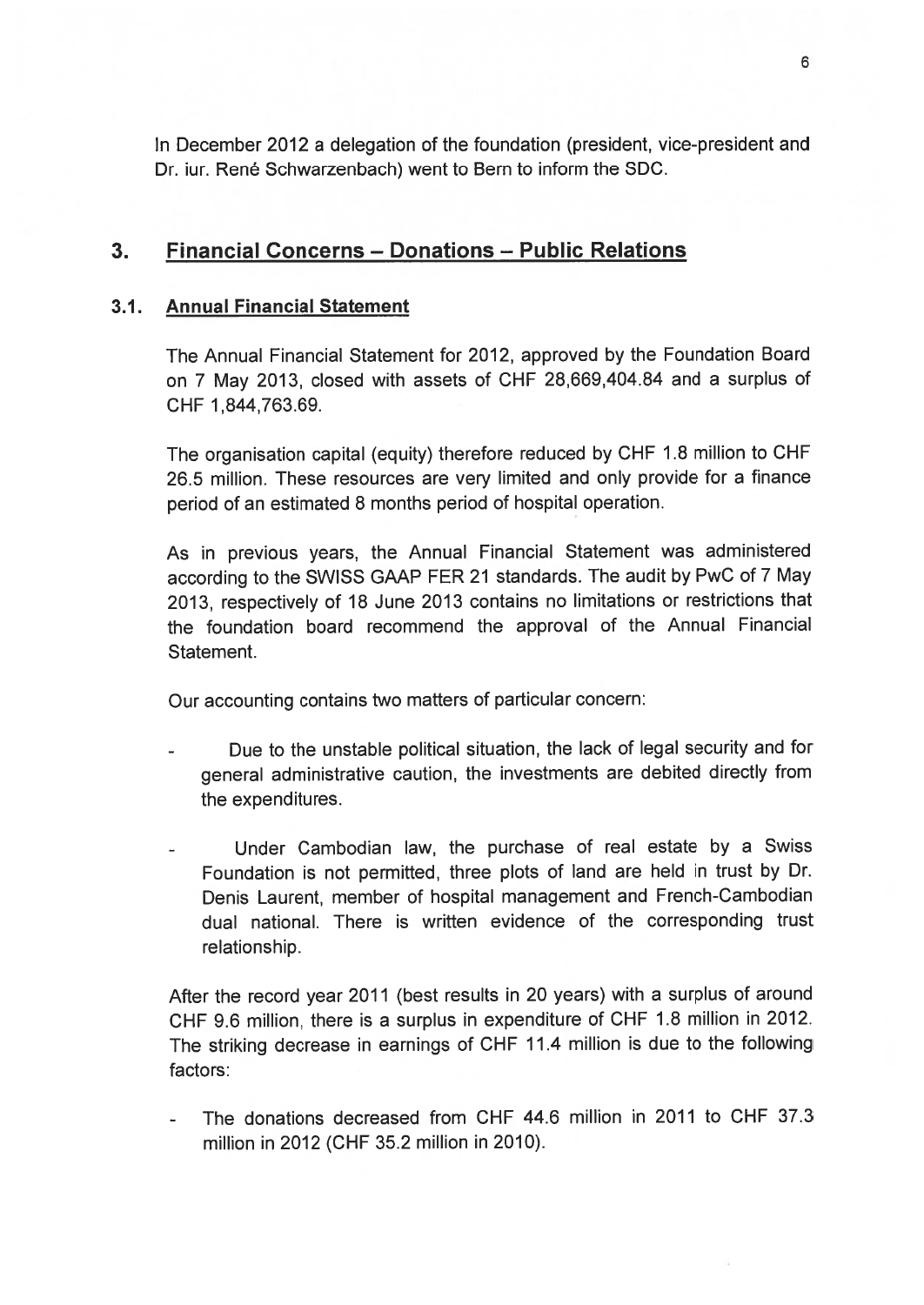The analysis shows that the bequests (less CHF 3 million), which are impossible to influence, and major donations (minus of CHF 6 million) are responsible for that difference. Major donations account for over CHF 100,000.000 in contributions.

We are pleased to repor<sup>t</sup> that regular donations again rose by around CHF 1 million in 2012.

 In the expenditures, the CHF 5 million in escalated costs for the operation of the hospital in Cambodia ("project expenditure Cambodia") have been <sup>a</sup> direct result of the regular donation increases. These costs were incurred as <sup>a</sup> result of purchase of new medical equipment (MRI, medical ultrasonics, generators) of <sup>a</sup> total amount of CHF 3.2 million and additional personnel costs.

As is well-known, investments are not activated, but debited directly as additional expenses in the income statement. The increased personnel costs have to be ascribed to <sup>a</sup> slightly higher number of personne<sup>l</sup> as well as to market-related wage adjustments.

 We are <sup>p</sup>leased that "Infrastructure expenses Switzerland" have decreased by about CHF 600,000.00 (16%), especially due to the fact that fewer advertisements were published.

The par<sup>t</sup> of our administrative costs (referred to as "infrastructure expenses Switzerland" in the income statement) confirmed by PwC is in keeping with the average of the pas<sup>t</sup> three years at 8.18% of the total revenues, which is an efficiently low quote and representatively reflects <sup>a</sup> lean organisational process.

This efficiency in administrative costs can be attributed to efficient handling of public relations, including advertisements, IT, administration of donations, thank-you letters, bookkeeping and auditing costs.

The anticipated income through donations until the end of May <sup>2013</sup> shows an encouraging <sup>p</sup>icture. An additional CHF <sup>1</sup> .5 million in surplus income has been derived over the same period as compared to last year.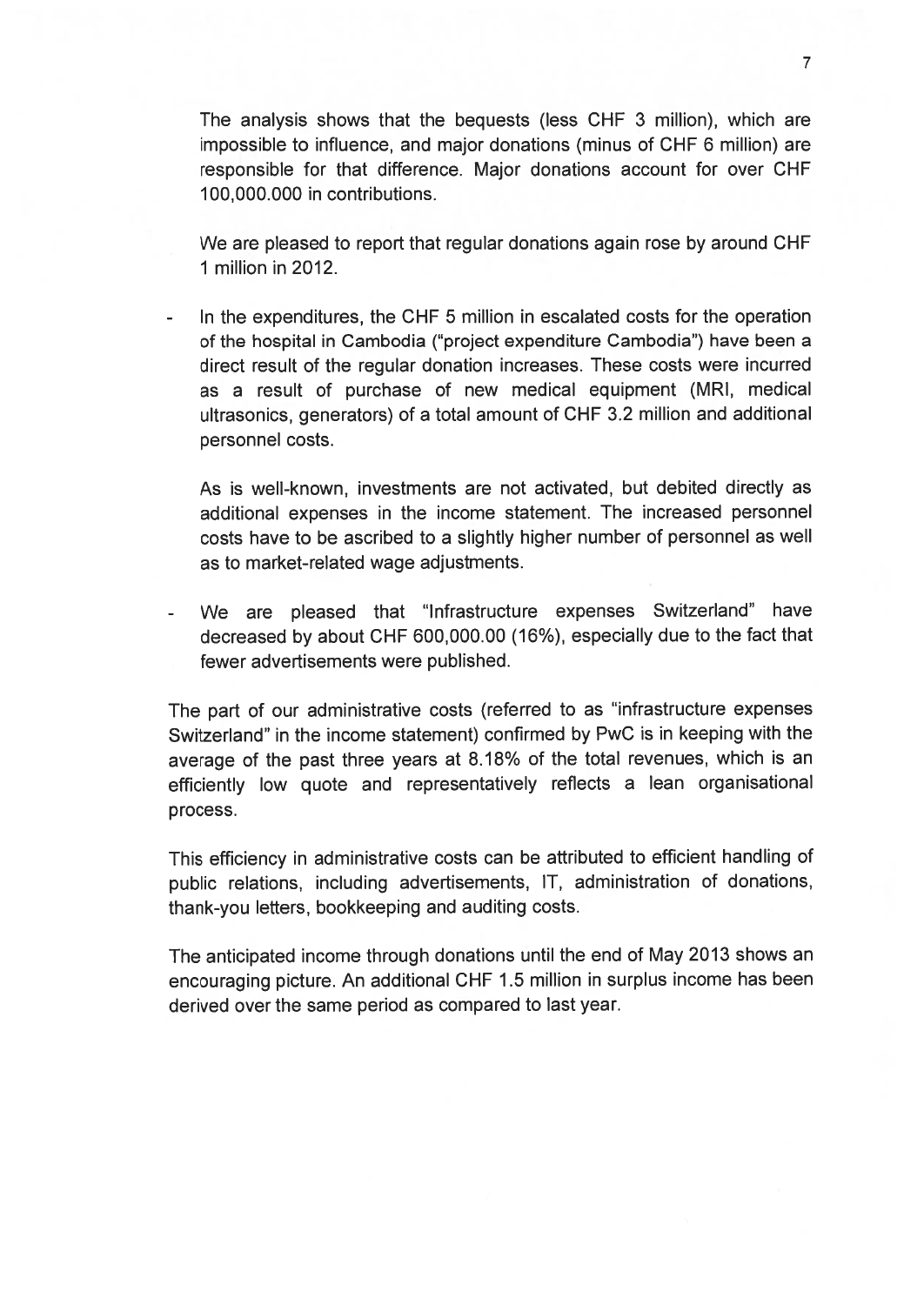#### 3.2. Public Relations

The year 2012 was marked by the 20-year anniversary!

King Norodom Sihamoni, together with <sup>a</sup> delegation (including Deputy Prime Minister Kong Som 01), travelled to Switzerland in May 2012 and participated at the following well-attended events:

- Concert in the Grossmunster ('great minster") Zurich;
- Concert in the Klosterkirche ('Fahr abbey") Einsiedeln;
- $\,$  Film première of the latest film by Georges Gachot "L'Ombrello di Beatocello";
- Anniversary exhibition at the airport Kioten.

The King spoke at all of these events and thanked the Swiss population for the longstanding financial suppor<sup>t</sup> of the Kantha Bopha hospitals.

The new film by Georges Gachot was shown as the opening film at the documentary film festival "Vision du reel" in Nyon. The film shows in an impressive <sup>p</sup>ictorial, the history and the culmination of the humanitarian work undertaken by Dr. Beat Richner. The film is very well received by both, the audience and critics alike.

On <sup>22</sup> September 2012, the actual day of the anniversary, the new MRI machine was inaugurated in Kantha Bopha IV, Phnom Penh, in the presence of King Norodom Sihamoni and numerous guests, in particular the Swiss ambassador Christoph Burgener, as well as representatives of the SDC and the foundation. On the eve of this event, the new film by Georges Gachot was shown in presence of the King and high governmen<sup>t</sup> officials. In addition, the Cambodian television network broadcast <sup>a</sup> large extract of the film for public viewing.

In October <sup>2012</sup> King Norodom Sihanouk regretfully passe<sup>d</sup> away. He had the Children's hospital Kantha Bopha built in 1962, then Head of State. King Norodom Sihanouk was <sup>a</sup> grea<sup>t</sup> admirer and promoter of the expansion of the Kantha Bopha hospital network.

In 2012 we carried out <sup>a</sup> total of four mailings, in March 2012, June 2012, September <sup>2012</sup> and November 2012. Based on the more than 90,000 personalised addresses, we generated responses from over CHF <sup>8</sup> million resulting in an estimated 50,000 donations.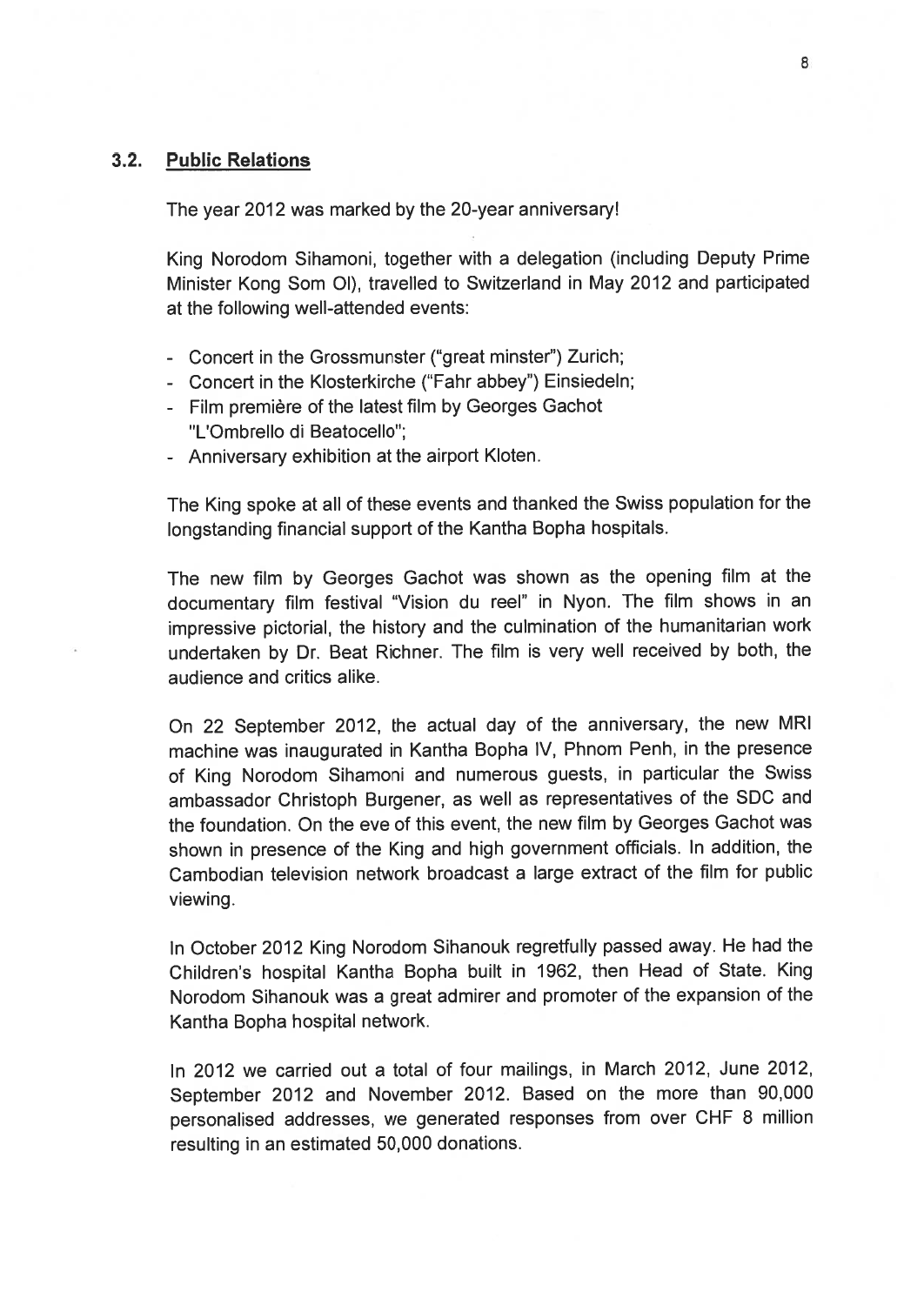Dr. Beat Richner continued his weekly cello concerts (also on Thursdays in tourist season), together with continuing his information sessions. Every Saturday and Thursday evening Dr. Beat Richner informs an international audience in the auditorium of the Siem Reap hospital about current medical, political and financial aspects of his activities.

Dr. Beat Richner gave his 700<sup>th</sup> concert on 17 November 2012.

In order to generate donations, Dr. Beat Richner travels to Switzerland twice or three times <sup>a</sup> year. In 2012, he gave concerts in the Grossmunster in Zurich, in Nyon and in the Klosterkirche Einsiedeln.

In addition to his position as the Head of the five hospitals, which employ around 2,500 employees, Dr. Beat Richner also attends to the careful daily attention to donations.

Thanks to his indefatigable involvement and thanks to the loyalty of our donors we have generated over CHF <sup>480</sup> million in donations, whereby CHF <sup>420</sup> million is generated from private donors.

## 4. Thanks

The foundation has reason to thank the nearly 100,000 donors and the many companies and foundations for the financial and ideological suppor<sup>t</sup> of the Kantha Bopha hospitals in the year 2012. Your help in <sup>2012</sup> has enabled us to provide medical help for 150,000 seriously ill children in Cambodia.

The governments of Cambodia and the Swiss Federation deserve our thanks for their increased regular suppor<sup>t</sup> and hope for <sup>a</sup> further increase in their participation.

The contributions of the Cambodian governments were increased from USD <sup>2</sup> million to USD <sup>3</sup> million by the Prime Minister Hun Sen in 2012. These proceeds were paid directly to our foundation, to ensure direct foundation access to the proceeds and averting payments to the Cambodian Ministry of Health. The Cambodian Red Cross, presided by Hun Rany, Prime Minister's the wife, donated USD <sup>1</sup> million. The foundation Bayon, presided by the Prime Minister's daughter Hun Mana donated an estimated USD 0.5 million.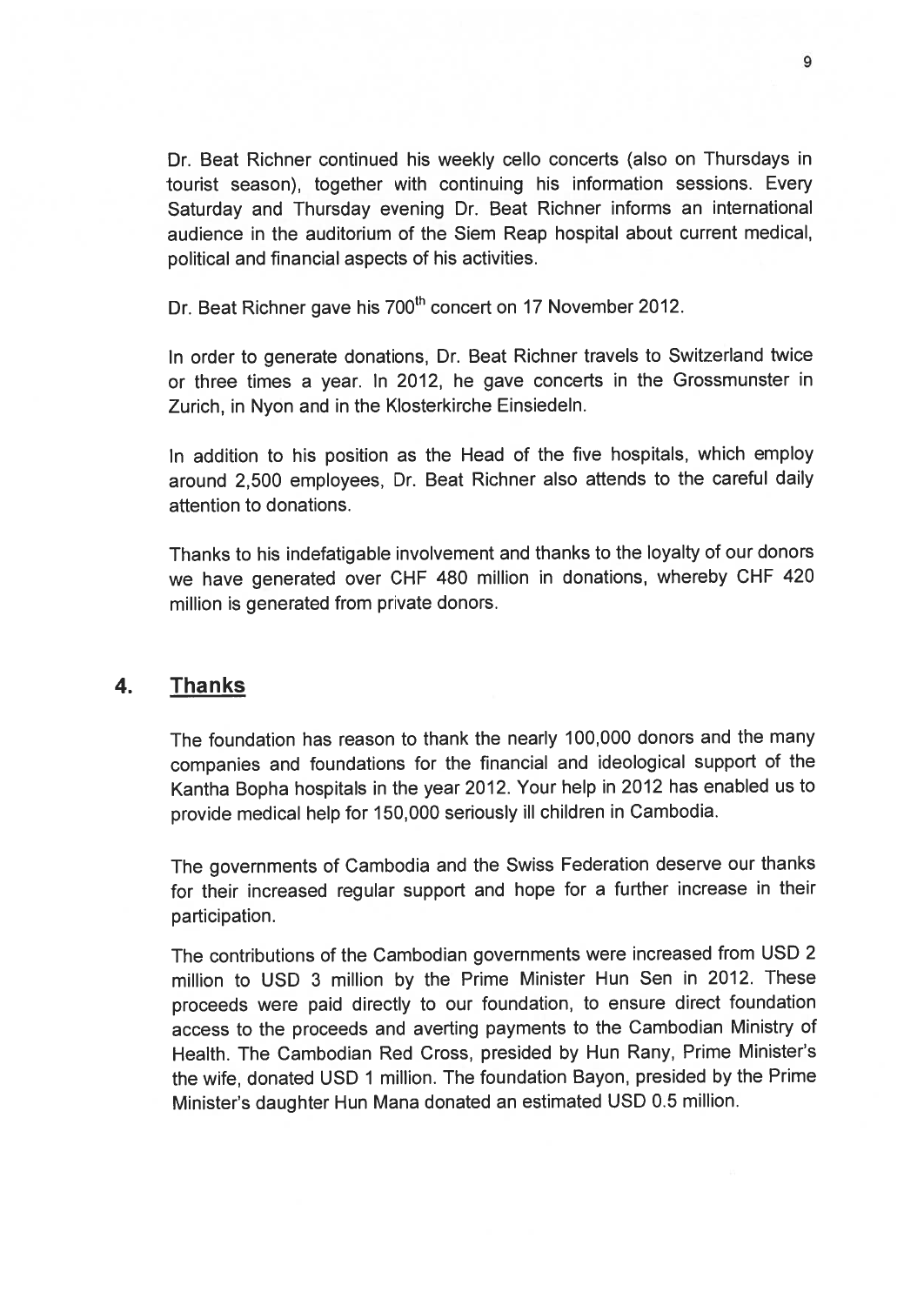The yearly contributions of the Swiss federation will be increased from CHF 3 million to CHF 4 million for the years 2013 through to 2015.

We thank Circus Knie for the 20-year friendship and hospitality with the traditional Knie Gala in Zurich, where friends of the foundation meet in <sup>a</sup> pleasant and familyorientated atmosphere.

Furthermore, we thank the media for their interest and their continued coverage of Dr. Beat Richner and his aid agency. Special thanks go to the Schweizer Illustrierten magazine, for their many years of loyalty and favourable editorial.

And finally, we thank our many donors. You know:

Every franc helps to heal, save and prevent.

Zurich, 30 May 2013

For the foundation:

Honorary President and President **President** President (as of 7 May 2013) (until 7 May 2013)

 $A.\overline{U}$ 

Dr. med. Alfred Löhrer **Dr. iur. René Schwarzenbach** 

Enclosures:

- Table "Global Admission"
- Extract from "The Lancet" of 31 March 2012
- Letter"lnstitut Pasteur", Paris, of 18 March 2013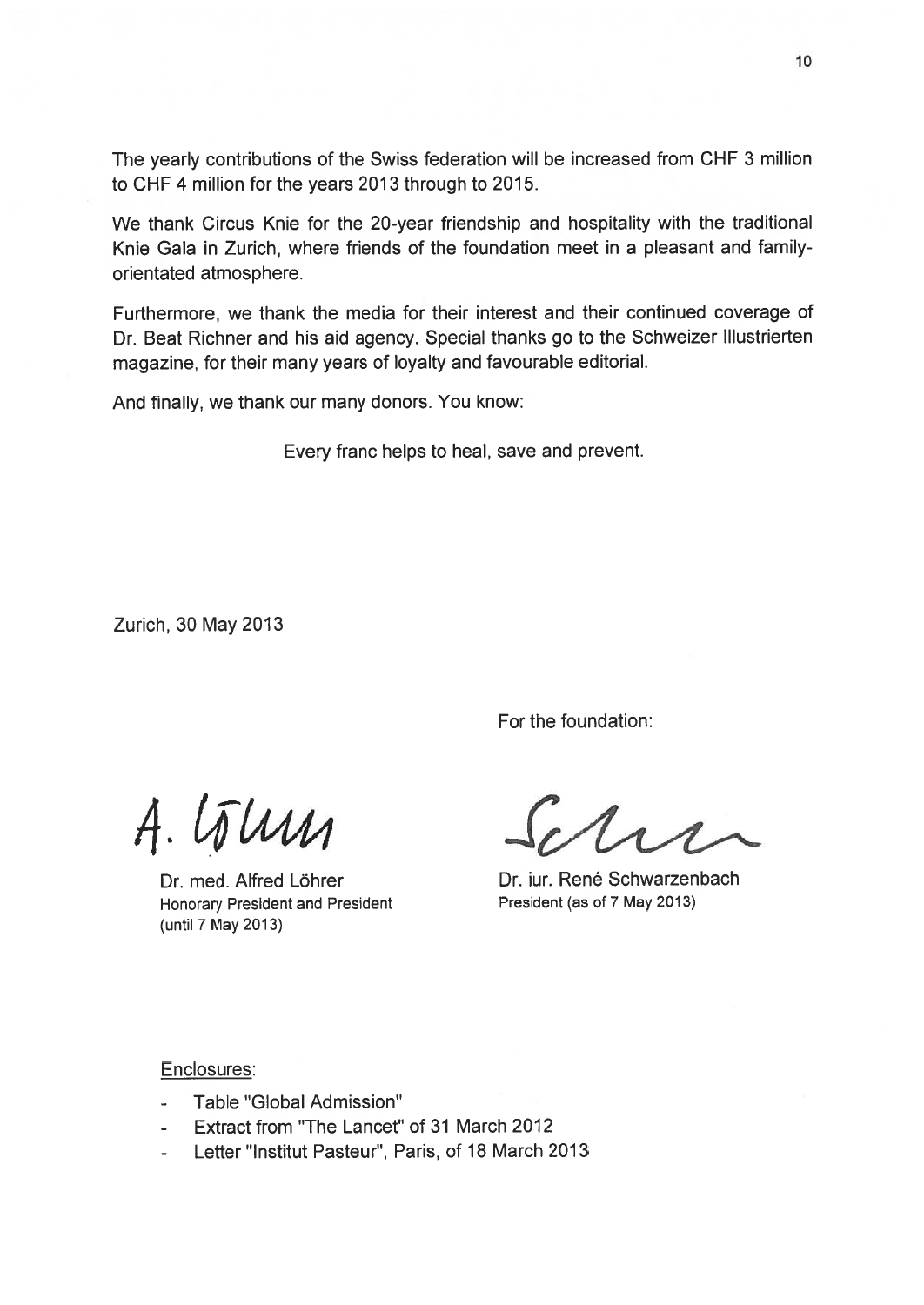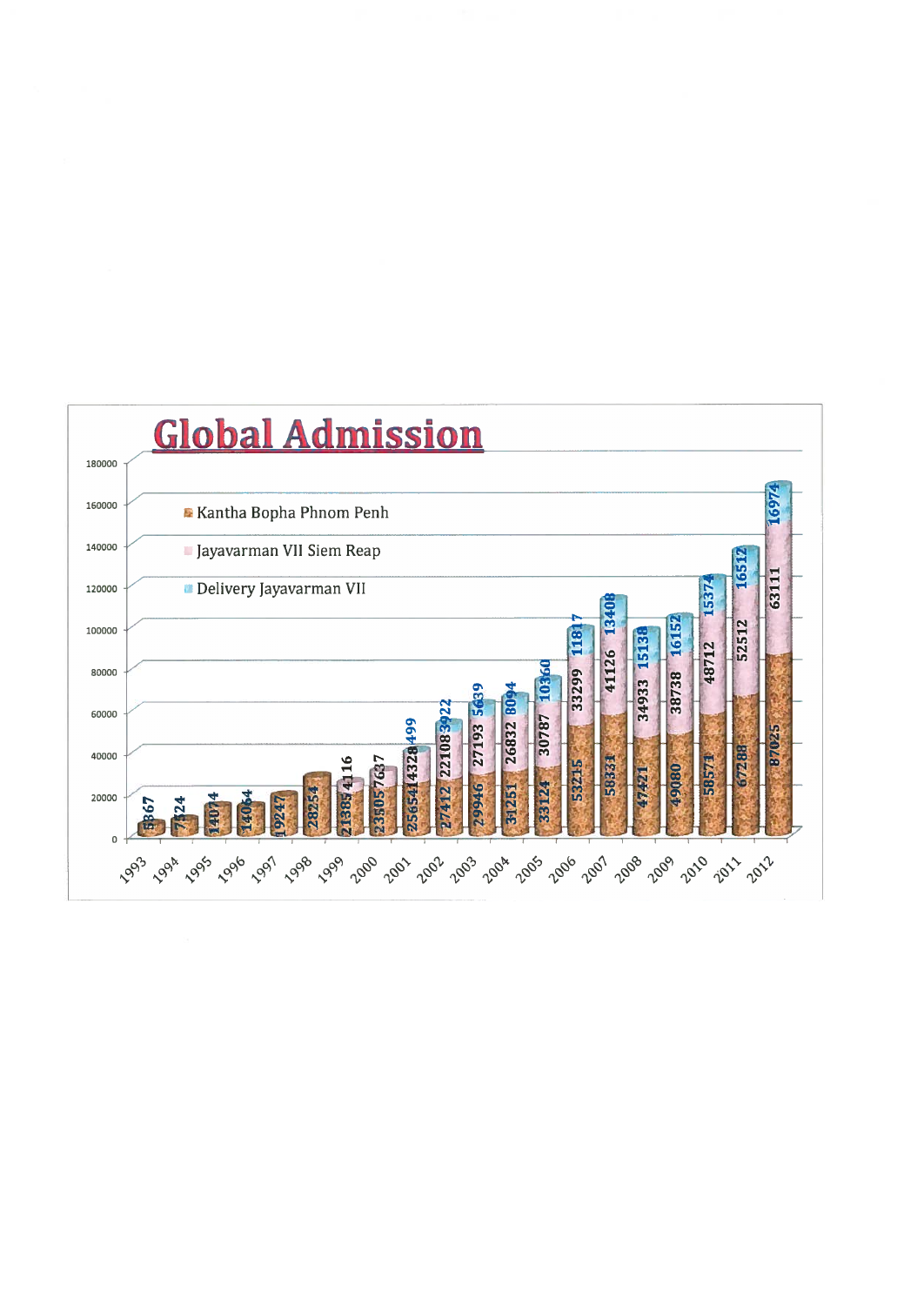## The Lancet, Volume 379, Issue 9822, Pages 1197- 1198, 31 March 2012

# Interventional cardiology and cardiac surgery in Cambodia



WHO and other international organisations decree that facilities and treatments provided by donors to developing countries should correspond to the economic realities of those countries. We would like to highlight and defend a sophisticated yet sustainable technology transfer programme that we have operated, against these principles, in paediatric cardiac surgery and interventional cardiology in Cambodia.

The five Kantha Bopha Children's Hospitals in Cambodia have admitted more than 1 million severely sick children over the past 20 years and treated more than 10 million sick children in their outpatient clinics. The Kantha Bopha Hospitals care for 85% of all sick Cambodian children. All treatment is free of charge.

109 100 severely sick chiLdren were admitted to hospitaL in 2010: 58 267 in Phnom Penh and 50 833 in Siem Reap Angkor. In the Kantha Bopha Hospitals in Phnom Penh, 376 children died (0.64%), of whom 53 (14%) had an untreatable pulmonary complication caused by a congenital heart defect. In other words, the disease with the highest mortality rate in the Kantha Bopha Hospitals is now congenital heart malformation.

But many more have died as a consequence of a heart malformation. In 2010, 272 children with severe pulmonary problems as <sup>a</sup> consequence of heart malformation had to be admitted to the intensive-care unit. 53 died (20%). The other 219 children were discharged still in <sup>a</sup> critical state, and their parents were told that they could not be saved. They died Later at home.

This is the reason why we have installed in Siem Reap Angkor, as <sup>a</sup> Logical step to reduce the mortality rate, interventional cardiology for closure of patent ductus arteriosus and atrial and ventricular septal defects, dilation of pulmonary and aortic stenoses, and cardiac surgery for more complex congenital malformations via a partnership involving the teams of the University Children's Hospital Zurich, Switzerland; Chaîne de l'Espoir, Paris, France; and Fondation le Petit Coeur, Zurich. This strategy is based on epidemiological data and translates the will to decrease mortality in severely sick children in a sustainable way.